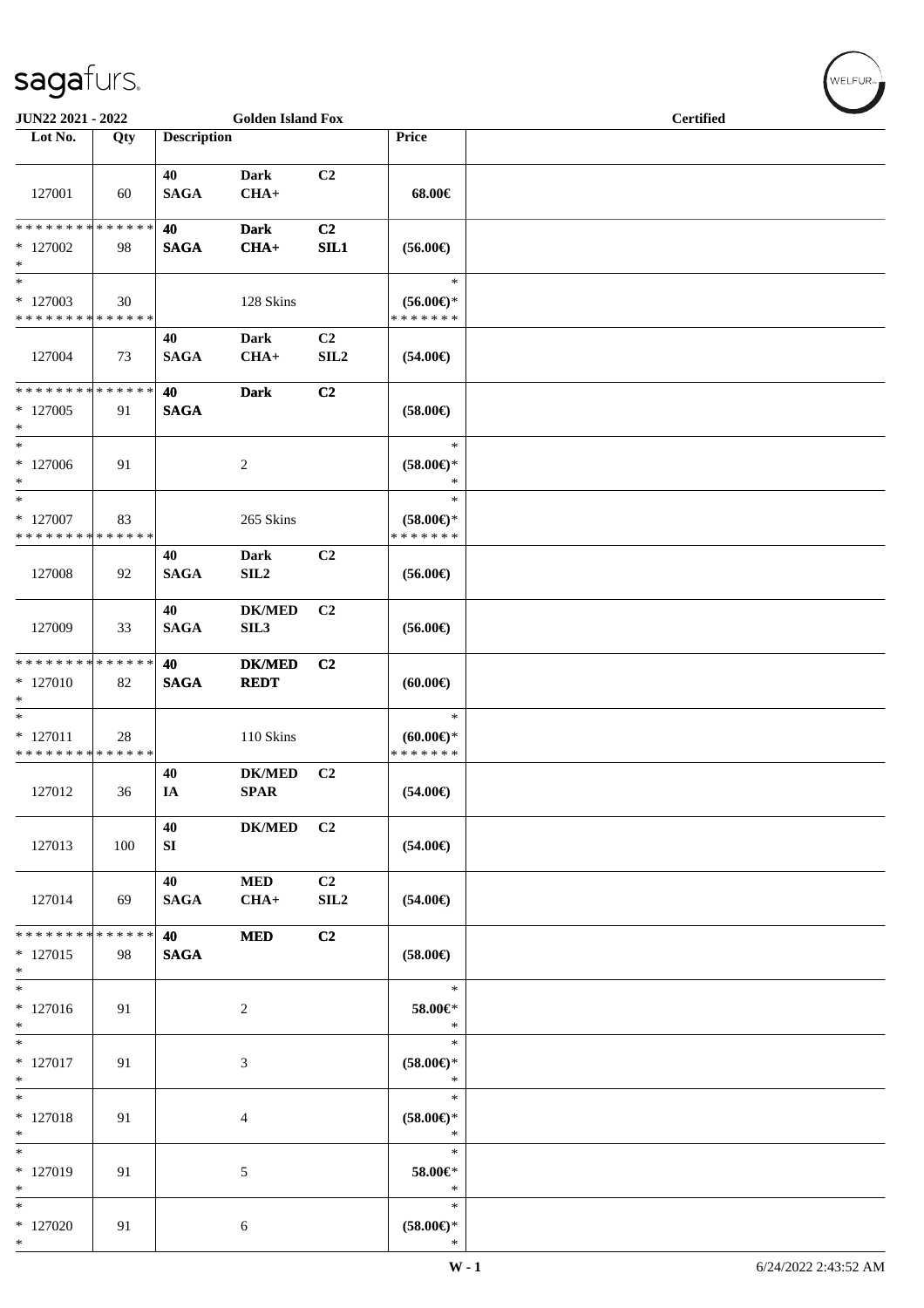| JUN22 2021 - 2022                                                     |     |                    | <b>Golden Island Fox</b> |                        |                                                | <b>Certified</b> |  |
|-----------------------------------------------------------------------|-----|--------------------|--------------------------|------------------------|------------------------------------------------|------------------|--|
| $\overline{\phantom{1}}$ Lot No.                                      | Qty | <b>Description</b> |                          |                        | Price                                          |                  |  |
| $*$<br>$*$ 127021<br>$\ast$                                           | 91  | 40<br><b>SAGA</b>  | <b>MED</b>               | C2                     | $\ast$<br>$(58.00ε)$ *<br>$\ast$               |                  |  |
| $\ast$<br>$*127022$<br>$\ast$                                         | 91  |                    | $8\,$                    |                        | $\ast$<br>$(58.00ε)$ *<br>$\ast$               |                  |  |
| $\ast$<br>$*127023$<br>* * * * * * * * * * * * * *                    | 52  |                    | 787 Skins                |                        | $\ast$<br>58.00€*<br>* * * * * * *             |                  |  |
| * * * * * * * * * * * * * *<br>$*127024$<br>$\ast$                    | 91  | 40<br><b>SAGA</b>  | <b>PALE</b><br>$CHA+$    | C2                     | 58.00€                                         |                  |  |
| $\ast$<br>$*127025$<br>* * * * * * * * * * * * * *                    | 26  |                    | 117 Skins                |                        | $\ast$<br>$60.00 \in$<br>* * * * * * *         |                  |  |
| * * * * * * * * * * * * * *<br>$*127026$<br>$\ast$                    | 98  | 40<br><b>SAGA</b>  | <b>PALE</b><br>$CHA+$    | C2<br>SL1              | $(58.00\epsilon)$                              |                  |  |
| $\ast$<br>$*127027$<br>$\ast$                                         | 91  |                    | $\sqrt{2}$               |                        | $\ast$<br>$(58.00\epsilon)$ *<br>$\ast$        |                  |  |
| $\ast$<br>$*127028$<br>* * * * * * * * * * * * * *                    | 31  |                    | 220 Skins                |                        | $\ast$<br>58.00€*<br>* * * * * * *             |                  |  |
| 127029                                                                | 55  | 40<br><b>SAGA</b>  | <b>PALE</b><br>$CHA+$    | C <sub>2</sub><br>SLL2 | $(56.00\epsilon)$                              |                  |  |
| 127030                                                                | 76  | 40<br><b>SAGA</b>  | <b>PALE</b>              | C2                     | $(62.00\epsilon)$                              |                  |  |
| * * * * * * * * * * * * * *<br>$*127031$<br>$\ast$                    | 98  | 40<br><b>SAGA</b>  | <b>PALE</b><br>SL1       | C2                     | $(60.00\epsilon)$                              |                  |  |
| $\overline{\phantom{a}^*}$<br>$*127032$<br>$\ast$                     | 91  |                    | $\boldsymbol{2}$         |                        | $\ast$<br>(60.00)<br>$\ast$                    |                  |  |
| $\ast$<br>$*127033$<br>$\ast$                                         | 91  |                    | $\mathfrak{Z}$           |                        | *<br>(60.00)<br>$\ast$                         |                  |  |
| $\ast$<br>$*127034$<br>$\ast$                                         | 91  |                    | 4                        |                        | $\ast$<br>$(60.00)$ *<br>$\ast$                |                  |  |
| $\ast$<br>$*127035$<br>$\ast$                                         | 91  |                    | 5                        |                        | $\ast$<br>$(60.00\epsilon)$ *<br>$\ast$        |                  |  |
| $\ast$<br>$*127036$<br>$\ast$                                         | 91  |                    | 6                        |                        | $\ast$<br>$60.00 \in$<br>$\ast$                |                  |  |
| $\ast$<br>* 127037<br>$\ast$                                          | 91  |                    | 7                        |                        | $\ast$<br>$(60.00\epsilon)$ *<br>*             |                  |  |
| $\overline{\phantom{a}^*}$<br>* 127038<br>* * * * * * * * * * * * * * | 55  |                    | 699 Skins                |                        | $\ast$<br>$(60.00\epsilon)$ *<br>* * * * * * * |                  |  |
| * * * * * * * * * * * * * *<br>* 127039<br>$\ast$                     | 98  | 40<br><b>SAGA</b>  | <b>PALE</b><br>SL2       | C2                     | $(58.00\epsilon)$                              |                  |  |
| $\ast$<br>$*127040$<br>******** <mark>******</mark>                   | 34  |                    | 132 Skins                |                        | $\ast$<br>$(58.00\epsilon)$ *<br>* * * * * * * |                  |  |

 $w$ ELFUR-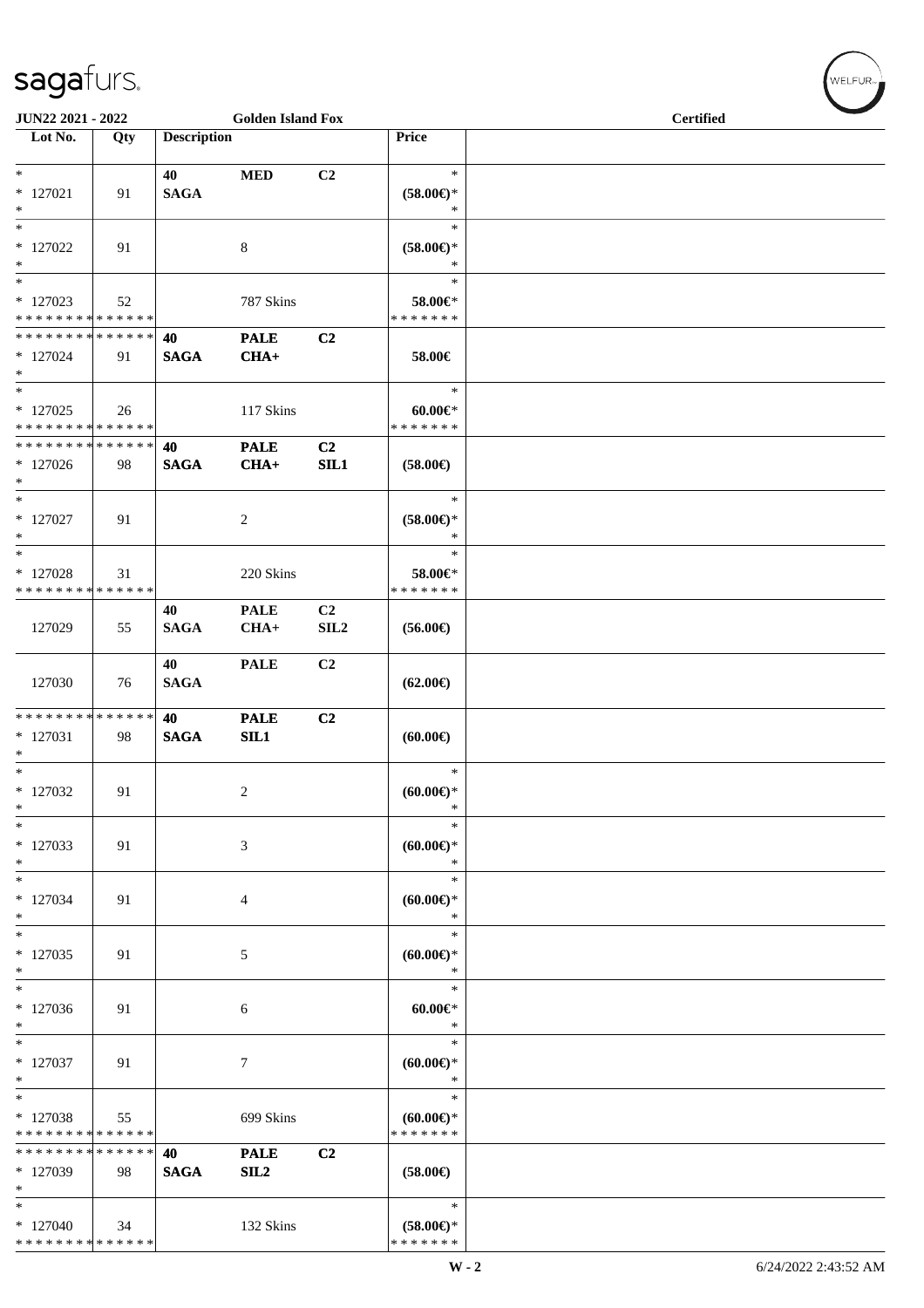| JUN22 2021 - 2022                        |     |                    | <b>Golden Island Fox</b>     |                  |                                      | <b>Certified</b> |  |
|------------------------------------------|-----|--------------------|------------------------------|------------------|--------------------------------------|------------------|--|
| Lot No.                                  | Qty | <b>Description</b> |                              |                  | Price                                |                  |  |
|                                          |     |                    |                              |                  |                                      |                  |  |
|                                          |     | 40                 | PAL/XP                       | C <sub>2</sub>   |                                      |                  |  |
| 127041                                   | 64  | <b>SROY</b>        |                              |                  | $(64.00\epsilon)$                    |                  |  |
|                                          |     |                    |                              |                  |                                      |                  |  |
|                                          |     | 40                 | PAL/XP                       | C2               |                                      |                  |  |
| 127042                                   | 72  | <b>SROY</b>        | SL1                          |                  | $(64.00\epsilon)$                    |                  |  |
|                                          |     |                    |                              |                  |                                      |                  |  |
|                                          |     | 40                 | PAL/XP                       | C <sub>2</sub>   |                                      |                  |  |
| 127043                                   | 62  | <b>SAGA</b>        | $CHA+$                       | SIL <sub>2</sub> | $(60.00\epsilon)$                    |                  |  |
| * * * * * * * * * * * * * *              |     | 40                 |                              |                  |                                      |                  |  |
| $*127044$                                | 91  | <b>SAGA</b>        | <b>PAL/XP</b><br><b>REDT</b> | C2               | (60.00)                              |                  |  |
| $\ast$                                   |     |                    |                              |                  |                                      |                  |  |
| $\overline{\phantom{1}}$                 |     |                    |                              |                  | $\ast$                               |                  |  |
| $*127045$                                | 84  |                    | $\overline{c}$               |                  | $(60.00\epsilon)$ *                  |                  |  |
| $\ast$                                   |     |                    |                              |                  | $\ast$                               |                  |  |
| $\ast$                                   |     |                    |                              |                  | $\ast$                               |                  |  |
| $*127046$                                | 51  |                    | 226 Skins                    |                  | $(60.00 \in )$ *                     |                  |  |
| * * * * * * * * * * * * * *              |     |                    |                              |                  | * * * * * * *                        |                  |  |
| ******** <mark>******</mark>             |     | 40                 | <b>PAL/XP</b>                | C <sub>2</sub>   |                                      |                  |  |
| $*127047$                                | 105 | SI                 |                              |                  | $(54.00\in)$                         |                  |  |
| $\ast$<br>$\ast$                         |     |                    |                              |                  | $\ast$                               |                  |  |
|                                          |     |                    |                              |                  |                                      |                  |  |
| $*127048$<br>* * * * * * * * * * * * * * | 28  |                    | 133 Skins                    |                  | $(54.00\epsilon)$ *<br>* * * * * * * |                  |  |
| * * * * * * * * * * * * * *              |     | 40                 | <b>PAL/XP</b>                | C <sub>2</sub>   |                                      |                  |  |
| * 127049                                 | 103 | SI                 | SIL1                         |                  | $(54.00\epsilon)$                    |                  |  |
| $\ast$                                   |     |                    |                              |                  |                                      |                  |  |
| $\ast$                                   |     |                    |                              |                  | $\ast$                               |                  |  |
| $*127050$                                | 22  |                    | 125 Skins                    |                  | $(54.00\epsilon)$ *                  |                  |  |
| * * * * * * * * * * * * * *              |     |                    |                              |                  | * * * * * * *                        |                  |  |
|                                          |     | 40                 | $\mathbf{X}\mathbf{P}$       | C2               |                                      |                  |  |
| 127051                                   | 97  | <b>SAGA</b>        | $CHA+$                       |                  | $(62.00\epsilon)$                    |                  |  |
|                                          |     |                    |                              |                  |                                      |                  |  |
| **************                           |     | 40                 | $\bold{XP}$                  | C2               |                                      |                  |  |
| $*127052$<br>$\ast$                      | 98  | <b>SAGA</b>        |                              |                  | $(58.00\epsilon)$                    |                  |  |
| $\ast$                                   |     |                    |                              |                  | $\ast$                               |                  |  |
| $*127053$                                | 64  |                    | 162 Skins                    |                  | $(58.00\epsilon)$ *                  |                  |  |
| * * * * * * * * * * * * * *              |     |                    |                              |                  | * * * * * * *                        |                  |  |
| * * * * * * * * * * * * * *              |     | 40                 | $\mathbf{X}\mathbf{P}$       | C <sub>2</sub>   |                                      |                  |  |
| $*127054$                                | 98  | <b>SAGA</b>        | SL1                          |                  | $(58.00\epsilon)$                    |                  |  |
| $\ast$                                   |     |                    |                              |                  |                                      |                  |  |
| $\ast$                                   |     |                    |                              |                  | $\ast$                               |                  |  |
| $*127055$                                | 77  |                    | 175 Skins                    |                  | $(58.00\epsilon)$ *                  |                  |  |
| * * * * * * * * * * * * * *              |     |                    |                              |                  | * * * * * * *                        |                  |  |
|                                          |     | 40                 | <b>XP</b>                    | C2               |                                      |                  |  |
| 127056                                   | 64  | <b>SAGA</b>        | SIL <sub>2</sub>             |                  | $(56.00\epsilon)$                    |                  |  |
|                                          |     | 40                 | 2XP                          | C2               |                                      |                  |  |
| 127057                                   | 53  | <b>SAGA</b>        | SIL1                         |                  | 54.00€                               |                  |  |
|                                          |     |                    |                              |                  |                                      |                  |  |
|                                          |     | 30                 | Dark                         | C <sub>2</sub>   |                                      |                  |  |
| 127058                                   | 106 | <b>SAGA</b>        | $CHA+$                       |                  | 56.00€                               |                  |  |
|                                          |     |                    |                              |                  |                                      |                  |  |
| * * * * * * * * * * * * * *              |     | 30                 | <b>Dark</b>                  | C <sub>2</sub>   |                                      |                  |  |
| $*127059$                                | 105 | <b>SAGA</b>        | CHA+                         | SIL1             | $(49.00\epsilon)$                    |                  |  |
| $\ast$                                   |     |                    |                              |                  |                                      |                  |  |
| $\ast$                                   |     |                    |                              |                  | $\ast$                               |                  |  |
| * 127060<br>* * * * * * * * * * * * * *  | 35  |                    | 140 Skins                    |                  | $(49.00\epsilon)$ *<br>* * * * * * * |                  |  |
|                                          |     |                    |                              |                  |                                      |                  |  |

 $w$ ELFUR-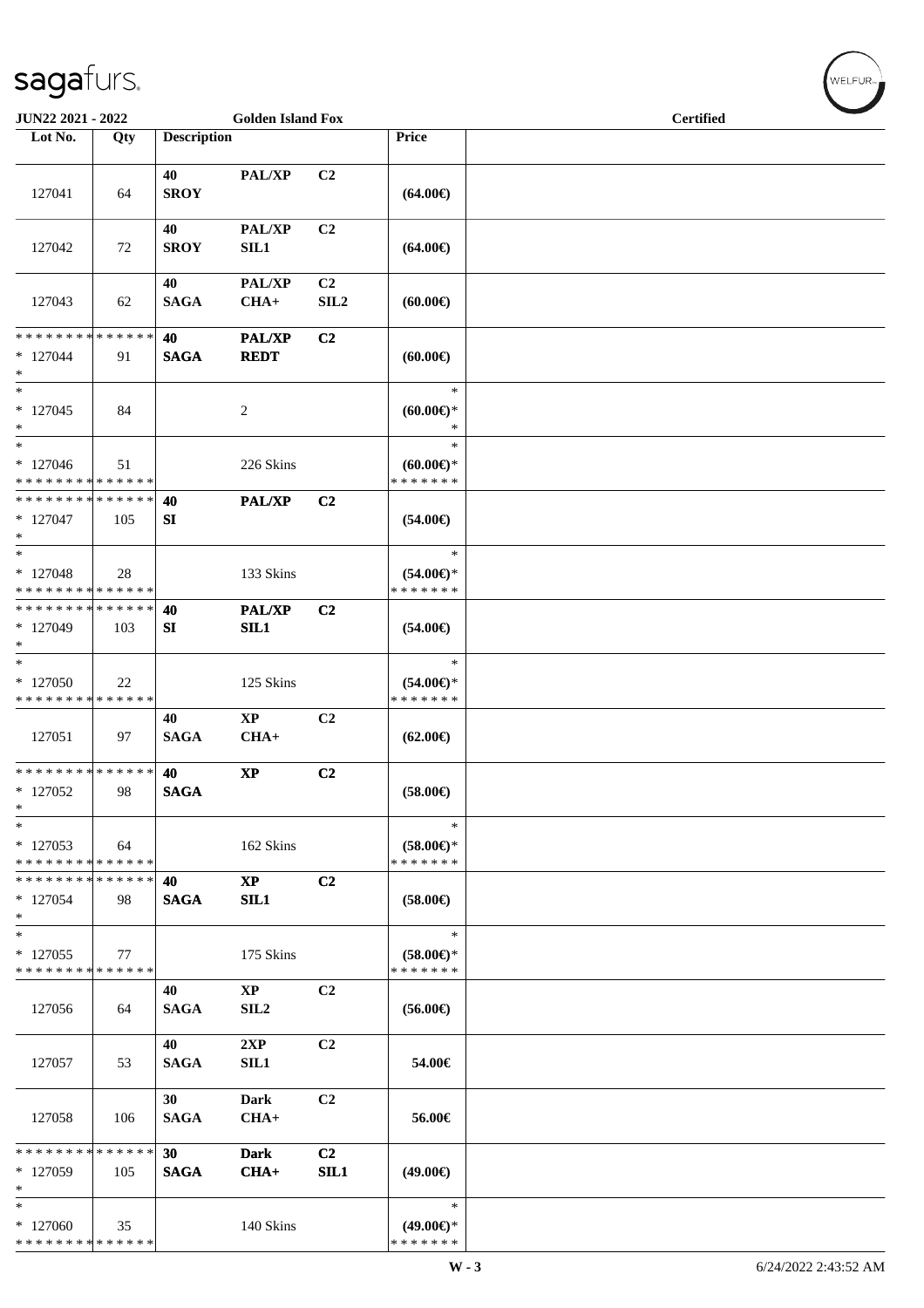\*

| JUN22 2021 - 2022                                   |     |                    | <b>Golden Island Fox</b>     |                |                                                | <b>Certified</b> |  |
|-----------------------------------------------------|-----|--------------------|------------------------------|----------------|------------------------------------------------|------------------|--|
| Lot No.                                             | Qty | <b>Description</b> |                              |                | Price                                          |                  |  |
| 127061                                              | 100 | 30<br><b>SAGA</b>  | <b>Dark</b><br>$CHA+$        | C2<br>SLL2     | $(49.00\epsilon)$                              |                  |  |
| 127062                                              | 92  | 30<br><b>SAGA</b>  | Dark                         | C2             | $(49.00\epsilon)$                              |                  |  |
| * * * * * * * * * * * * * *<br>$*127063$<br>$\ast$  | 98  | 30<br><b>SAGA</b>  | <b>Dark</b><br>SL1           | C2             | $(49.00\epsilon)$                              |                  |  |
| $\ast$<br>$*127064$<br>$\ast$                       | 98  |                    | $\sqrt{2}$                   |                | $\ast$<br>$(49.00\epsilon)$ *<br>$\ast$        |                  |  |
| $\overline{\phantom{1}}$<br>$*127065$<br>$\ast$     | 98  |                    | $\mathfrak{Z}$               |                | $\ast$<br>$(49.00\epsilon)$ *<br>$\ast$        |                  |  |
| $\ast$<br>$*127066$<br>$\ast$                       | 98  |                    | $\overline{4}$               |                | $\ast$<br>$(49.00\epsilon)$ *<br>$\ast$        |                  |  |
| $\ast$<br>$*127067$<br>$\ast$                       | 98  |                    | 5                            |                | $\ast$<br>$(49.00\epsilon)$ *<br>$\ast$        |                  |  |
| $\ast$<br>$*127068$<br>$\ast$                       | 98  |                    | 6                            |                | $\ast$<br>$(49.00\epsilon)$ *<br>$\ast$        |                  |  |
| $\ast$<br>* 127069<br>$\ast$                        | 98  |                    | $\tau$                       |                | $\ast$<br>$(49.00\epsilon)$ *<br>$\ast$        |                  |  |
| $\ast$<br>* 127070<br>* * * * * * * * * * * * * *   | 69  |                    | 755 Skins                    |                | $\ast$<br>$(49.00\epsilon)$ *<br>* * * * * * * |                  |  |
| * * * * * * * * * * * * * *<br>$* 127071$<br>$\ast$ | 105 | 30<br><b>SAGA</b>  | <b>Dark</b><br>SL2           | C2             | $(47.00\epsilon)$                              |                  |  |
| $*$<br>$*$ 127072<br>* * * * * * * * * * * * * *    | 25  |                    | 130 Skins                    |                | $\ast$<br>$(47.00\epsilon)$ *<br>* * * * * * * |                  |  |
| 127073                                              | 58  | 30<br><b>SROY</b>  | <b>DK/MED</b><br>SIL1        | C <sub>2</sub> | 52.00€                                         |                  |  |
| 127074                                              | 61  | 30<br><b>SAGA</b>  | <b>DK/MED</b><br>SIL3        | C2             | 44.00€                                         |                  |  |
| 127075                                              | 105 | 30<br><b>SAGA</b>  | <b>DK/MED</b><br><b>REDT</b> | C2             | (50.00)                                        |                  |  |
| 127076                                              | 47  | 30<br>IA           | <b>DK/MED</b><br><b>SPAR</b> | C <sub>2</sub> | $(47.00\epsilon)$                              |                  |  |
| * * * * * * * * * * * * * *<br>$*127077$<br>$\ast$  | 112 | 30<br>SI           | $DK/MED$                     | C2             | $(49.00\epsilon)$                              |                  |  |
| $\ast$<br>* 127078<br>* * * * * * * * * * * * * *   | 23  |                    | 135 Skins                    |                | $\ast$<br>$(49.00\epsilon)$ *<br>* * * * * * * |                  |  |
| 127079                                              | 108 | 30<br>SI           | $DK/MED$<br>SL1              | C2             | $(47.00\epsilon)$                              |                  |  |
| * * * * * * * * * * * * * *<br>* 127080             | 105 | 30<br><b>SAGA</b>  | <b>MED</b><br>$CHA+$         | C2             | $50.00 \in$                                    |                  |  |

 $w$ ELFUR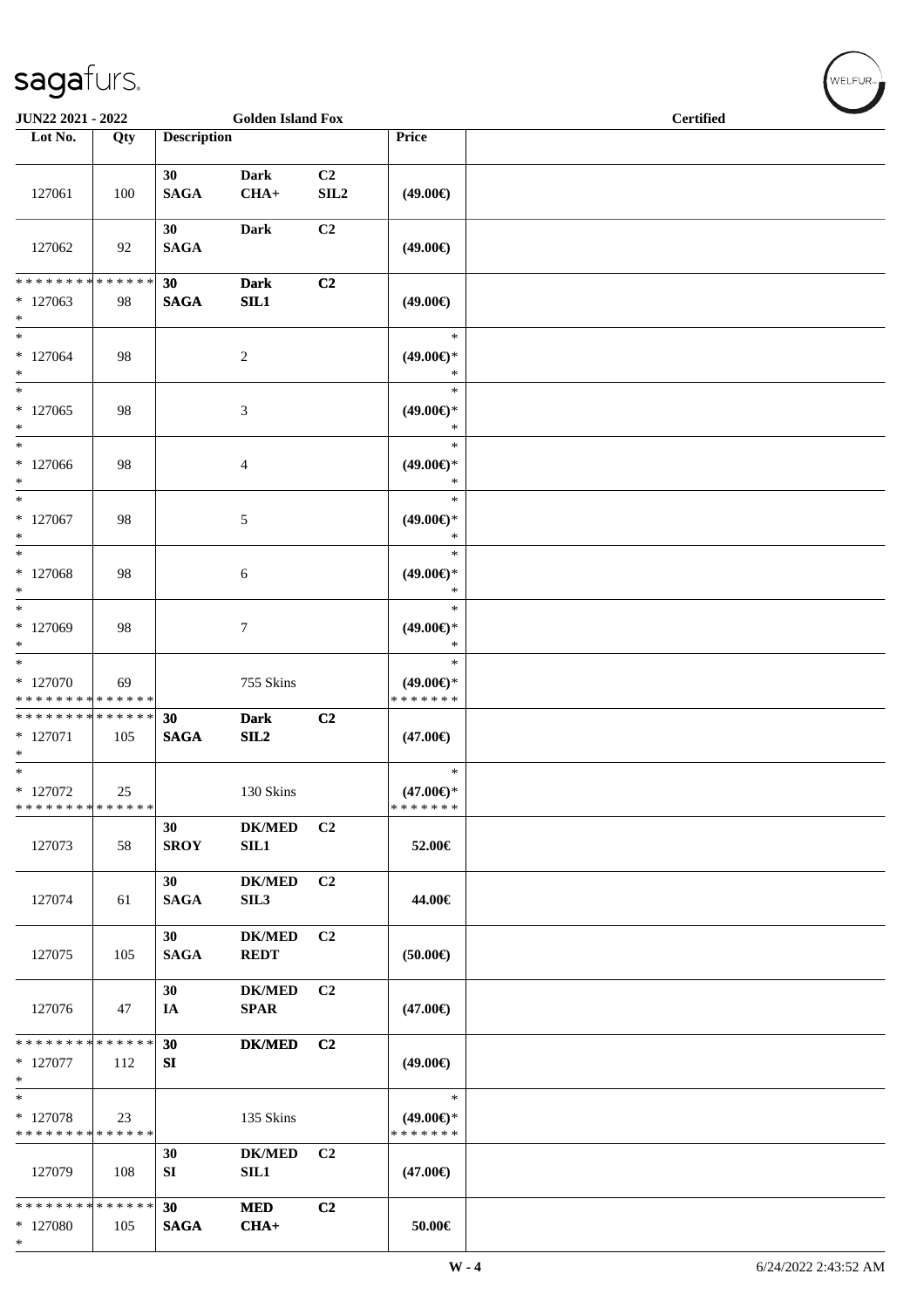| <b>Golden Island Fox</b><br><b>JUN22 2021 - 2022</b>                               |     |                    |                       |                                    | <b>Certified</b>                               |  |
|------------------------------------------------------------------------------------|-----|--------------------|-----------------------|------------------------------------|------------------------------------------------|--|
| Lot No.                                                                            | Qty | <b>Description</b> |                       |                                    | Price                                          |  |
| $\overline{\phantom{0}}$<br>$*$ 127081<br>$\ast$                                   | 98  | 30<br><b>SAGA</b>  | <b>MED</b><br>$CHA+$  | C2                                 | $\ast$<br>$(50.00\epsilon)$ *<br>$\ast$        |  |
| $\ast$<br>* 127082<br>* * * * * * * * <mark>* * * * * *</mark>                     | 62  |                    | 265 Skins             |                                    | $\ast$<br>$(50.00ε)$ *<br>* * * * * * *        |  |
| 127083                                                                             | 98  | 30<br><b>SAGA</b>  | <b>MED</b><br>$CHA+$  | C <sub>2</sub><br><b>SIL1</b>      | $(49.00\epsilon)$                              |  |
| 127084                                                                             | 41  | 30<br><b>SAGA</b>  | <b>MED</b><br>$CHA+$  | C <sub>2</sub><br>SIL <sub>2</sub> | $(47.00\epsilon)$                              |  |
| * * * * * * * * <mark>* * * * * * *</mark><br>* 127085<br>$*$                      | 105 | 30<br><b>SAGA</b>  | <b>MED</b>            | C2                                 | $(49.00\epsilon)$                              |  |
| $*$<br>* 127086<br>* * * * * * * * * * * * * *                                     | 98  |                    | 203 Skins             |                                    | $\ast$<br>$(49.00\epsilon)$ *<br>* * * * * * * |  |
| * * * * * * * * <mark>* * * * * * *</mark><br>$*$ 127087<br>$*$                    | 105 | 30<br><b>SAGA</b>  | <b>MED</b><br>SL1     | C2                                 | 47.00€                                         |  |
| $*$<br>* 127088<br>$*$                                                             | 98  |                    | 2                     |                                    | $\ast$<br>47.00€*<br>$\ast$                    |  |
| $*$<br>* 127089<br>$*$                                                             | 98  |                    | 3                     |                                    | $\ast$<br>47.00€*<br>$\ast$                    |  |
| $*$<br>* 127090<br>$*$                                                             | 98  |                    | 4                     |                                    | $\ast$<br>47.00€*<br>$\ast$                    |  |
| $*$<br>* 127091<br>$*$                                                             | 98  |                    | 5                     |                                    | $\ast$<br>47.00€*<br>$\ast$                    |  |
| * 127092<br>$\ast$                                                                 | 98  |                    | 6                     |                                    | $\ast$<br>$(47.00\epsilon)$ *<br>$\ast$        |  |
| $*$<br>* 127093<br>$\ast$                                                          | 98  |                    | $7\phantom{.0}$       |                                    | $\ast$<br>$(47.00\epsilon)$ *<br>$\ast$        |  |
| $*$<br>* 127094<br>$\ast$                                                          | 98  |                    | 8                     |                                    | $\ast$<br>$(47.00\epsilon)$ *<br>$\ast$        |  |
| $*$<br>* 127095<br>$*$                                                             | 98  |                    | 9                     |                                    | $\ast$<br>$(47.00\epsilon)$ *<br>$\ast$        |  |
| $*$<br>* 127096<br>* * * * * * * * <mark>* * * * * * *</mark>                      | 28  |                    | 917 Skins             |                                    | $\ast$<br>$(47.00\epsilon)$ *<br>* * * * * * * |  |
| * * * * * * * * <mark>* * * * * *</mark><br>* 127097<br>$\ast$                     | 105 | 30<br><b>SAGA</b>  | <b>MED</b><br>SL2     | C <sub>2</sub>                     | $(45.00\epsilon)$                              |  |
| $\overline{\phantom{0}}$<br>* 127098<br>* * * * * * * * <mark>* * * * * * *</mark> | 69  |                    | 174 Skins             |                                    | $\ast$<br>$(45.00\epsilon)$ *<br>* * * * * * * |  |
| * * * * * * * * * * * * * *<br>* 127099<br>$\ast$                                  | 98  | 30<br><b>SAGA</b>  | <b>PALE</b><br>$CHA+$ | C2<br><b>SIL1</b>                  | $(49.00\epsilon)$                              |  |
| $*$<br>$*127100$<br>$*$                                                            | 98  |                    | $\overline{c}$        |                                    | $\ast$<br>$(49.00\epsilon)$ *<br>$\ast$        |  |

 $\left(\mathsf{WELFUR}_{\mathbb{Z}}\right)$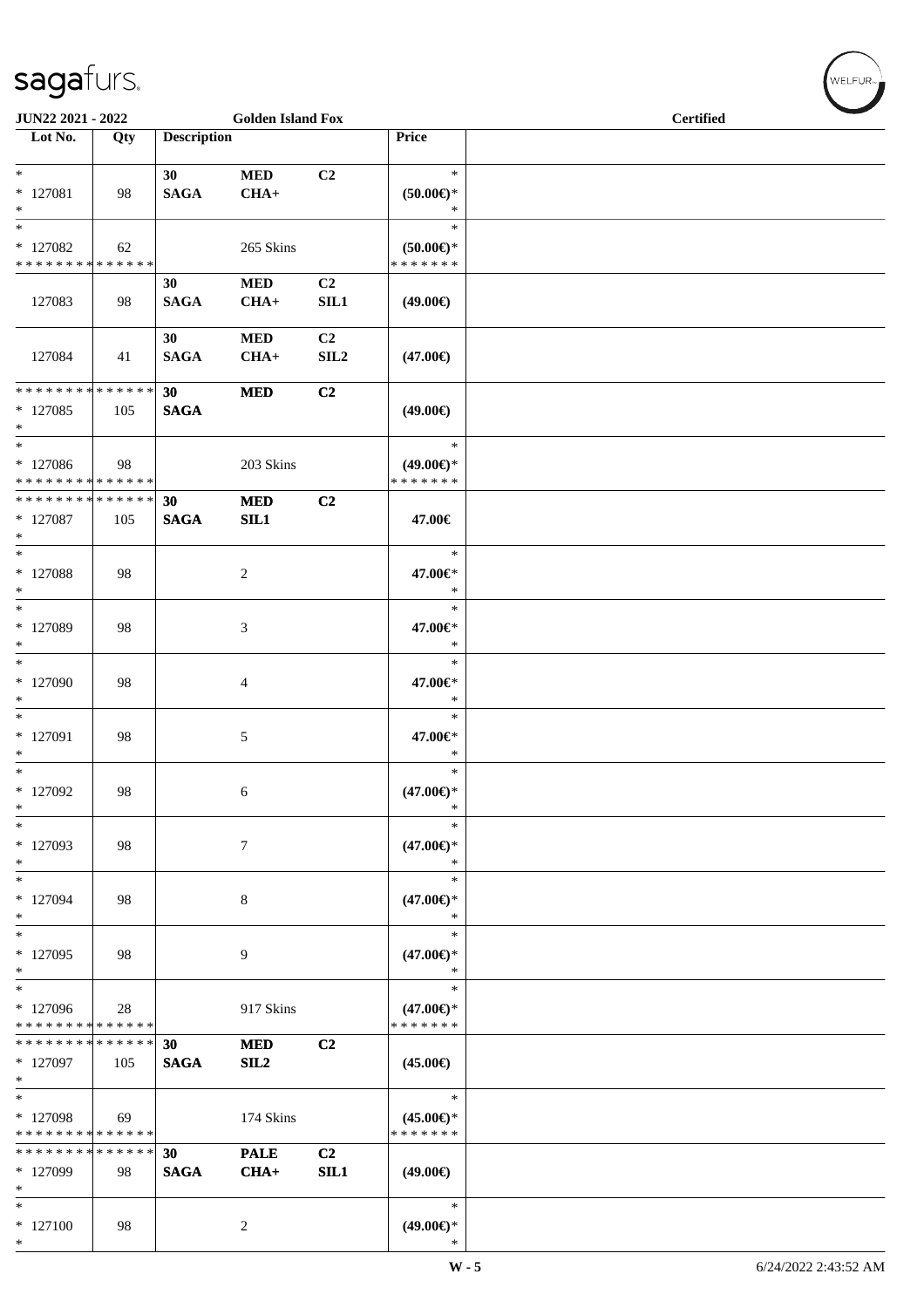| JUN22 2021 - 2022                        |     |                    | <b>Golden Island Fox</b> |                  |                                      | <b>Certified</b> |  |
|------------------------------------------|-----|--------------------|--------------------------|------------------|--------------------------------------|------------------|--|
| $\overline{\phantom{1}}$ Lot No.         | Qty | <b>Description</b> |                          |                  | Price                                |                  |  |
|                                          |     |                    |                          |                  |                                      |                  |  |
| $*$                                      |     | 30                 | <b>PALE</b>              | C2               | $\ast$                               |                  |  |
| $* 127101$<br>$\ast$                     | 98  | <b>SAGA</b>        | $CHA+$                   | <b>SIL1</b>      | $(49.00ε)$ *<br>$\ast$               |                  |  |
| $\ast$                                   |     |                    |                          |                  | $\ast$                               |                  |  |
| $*127102$                                | 43  |                    | 337 Skins                |                  | 49.00€*                              |                  |  |
| * * * * * * * * * * * * * *              |     |                    |                          |                  | * * * * * * *                        |                  |  |
| * * * * * * * * * * * * * *              |     | 30                 | <b>PALE</b>              | C <sub>2</sub>   |                                      |                  |  |
| $*127103$<br>$\ast$                      | 105 | <b>SAGA</b>        | $CHA+$                   | SIL <sub>2</sub> | 47.00€                               |                  |  |
| $\ast$                                   |     |                    |                          |                  | $\ast$                               |                  |  |
| $* 127104$                               | 84  |                    | 2                        |                  | $(47.00\epsilon)$ *                  |                  |  |
| $\ast$                                   |     |                    |                          |                  | *                                    |                  |  |
| $\ast$                                   |     |                    |                          |                  | $\ast$                               |                  |  |
| $*127105$<br>* * * * * * * * * * * * * * | 28  |                    | 217 Skins                |                  | $(47.00\epsilon)$ *<br>* * * * * * * |                  |  |
| * * * * * * * * * * * * * *              |     | 30                 | <b>PALE</b>              | C <sub>2</sub>   |                                      |                  |  |
| $*127106$                                | 105 | <b>SAGA</b>        |                          |                  | $(49.00\epsilon)$                    |                  |  |
| $\ast$                                   |     |                    |                          |                  |                                      |                  |  |
| $\ast$                                   |     |                    |                          |                  | $\ast$                               |                  |  |
| $* 127107$                               | 98  |                    | $\overline{c}$           |                  | $(49.00ε)$ *                         |                  |  |
| $\ast$<br>$\ast$                         |     |                    |                          |                  | $\ast$<br>$\ast$                     |                  |  |
| $* 127108$                               | 98  |                    | 3                        |                  | $(49.00\epsilon)$ *                  |                  |  |
| $\ast$                                   |     |                    |                          |                  | $\ast$                               |                  |  |
| $\ast$                                   |     |                    |                          |                  | $\ast$                               |                  |  |
| $*127109$                                | 55  |                    | 356 Skins                |                  | 49.00€*                              |                  |  |
| * * * * * * * * * * * * * *              |     |                    |                          |                  | * * * * * * *                        |                  |  |
| * * * * * * * * * * * * * *              |     | 30                 | <b>PALE</b>              | C <sub>2</sub>   |                                      |                  |  |
| $* 127110$<br>$\ast$                     | 98  | <b>SAGA</b>        | SL1                      |                  | $(47.00\epsilon)$                    |                  |  |
| $*$                                      |     |                    |                          |                  | $\ast$                               |                  |  |
| $* 127111$                               | 98  |                    | 196 Skins                |                  | $(47.00\epsilon)$ *                  |                  |  |
| * * * * * * * * * * * * * *              |     |                    |                          |                  | * * * * * * *                        |                  |  |
| **************                           |     | 30                 | <b>PALE</b>              | C <sub>2</sub>   |                                      |                  |  |
| $* 127112$                               | 105 | <b>SAGA</b>        | SL2                      |                  | $(45.00\epsilon)$                    |                  |  |
| $\ast$<br>$\ast$                         |     |                    |                          |                  | $\ast$                               |                  |  |
| $* 127113$                               | 44  |                    | 149 Skins                |                  | $(45.00€)$ *                         |                  |  |
| * * * * * * * * * * * * * *              |     |                    |                          |                  | * * * * * * *                        |                  |  |
| * * * * * * * * * * * * * *              |     | 30                 | <b>PAL/XP</b>            | C2               |                                      |                  |  |
| $* 127114$                               | 98  | <b>SROY</b>        | $CHA+$                   | SL1              | $(56.00\epsilon)$                    |                  |  |
| $\ast$<br>$\ast$                         |     |                    |                          |                  |                                      |                  |  |
| $* 127115$                               | 39  |                    | 137 Skins                |                  | $\ast$<br>$(56.00\epsilon)$ *        |                  |  |
| * * * * * * * * * * * * * *              |     |                    |                          |                  | * * * * * * *                        |                  |  |
|                                          |     | 30                 | <b>PAL/XP</b>            | C <sub>2</sub>   |                                      |                  |  |
| 127116                                   | 75  | <b>SROY</b>        | SIL1                     |                  | $(54.00\epsilon)$                    |                  |  |
|                                          |     |                    |                          |                  |                                      |                  |  |
| * * * * * * * * * * * * * *              |     | 30                 | <b>PAL/XP</b>            | C <sub>2</sub>   |                                      |                  |  |
| $* 127117$<br>$\ast$                     | 91  | <b>SAGA</b>        | SIL <sub>2</sub>         |                  | $(49.00\epsilon)$                    |                  |  |
| $\ast$                                   |     |                    |                          |                  | $\ast$                               |                  |  |
| $* 127118$                               | 24  |                    | 115 Skins                |                  | $(49.00€)$ *                         |                  |  |
| * * * * * * * * * * * * * *              |     |                    |                          |                  | * * * * * * *                        |                  |  |
| * * * * * * * * * * * * * *              |     | 30                 | <b>PAL/XP</b>            | C <sub>2</sub>   |                                      |                  |  |
| $* 127119$                               | 105 | <b>SAGA</b>        | <b>REDT</b>              |                  | $(49.00\epsilon)$                    |                  |  |
| $\ast$<br>$\ast$                         |     |                    |                          |                  | $\ast$                               |                  |  |
| $* 127120$                               | 45  |                    | 150 Skins                |                  | $(49.00\epsilon)$ *                  |                  |  |
| * * * * * * * * * * * * * *              |     |                    |                          |                  | * * * * * * *                        |                  |  |

 $(\forall ELFUR_{\approx})$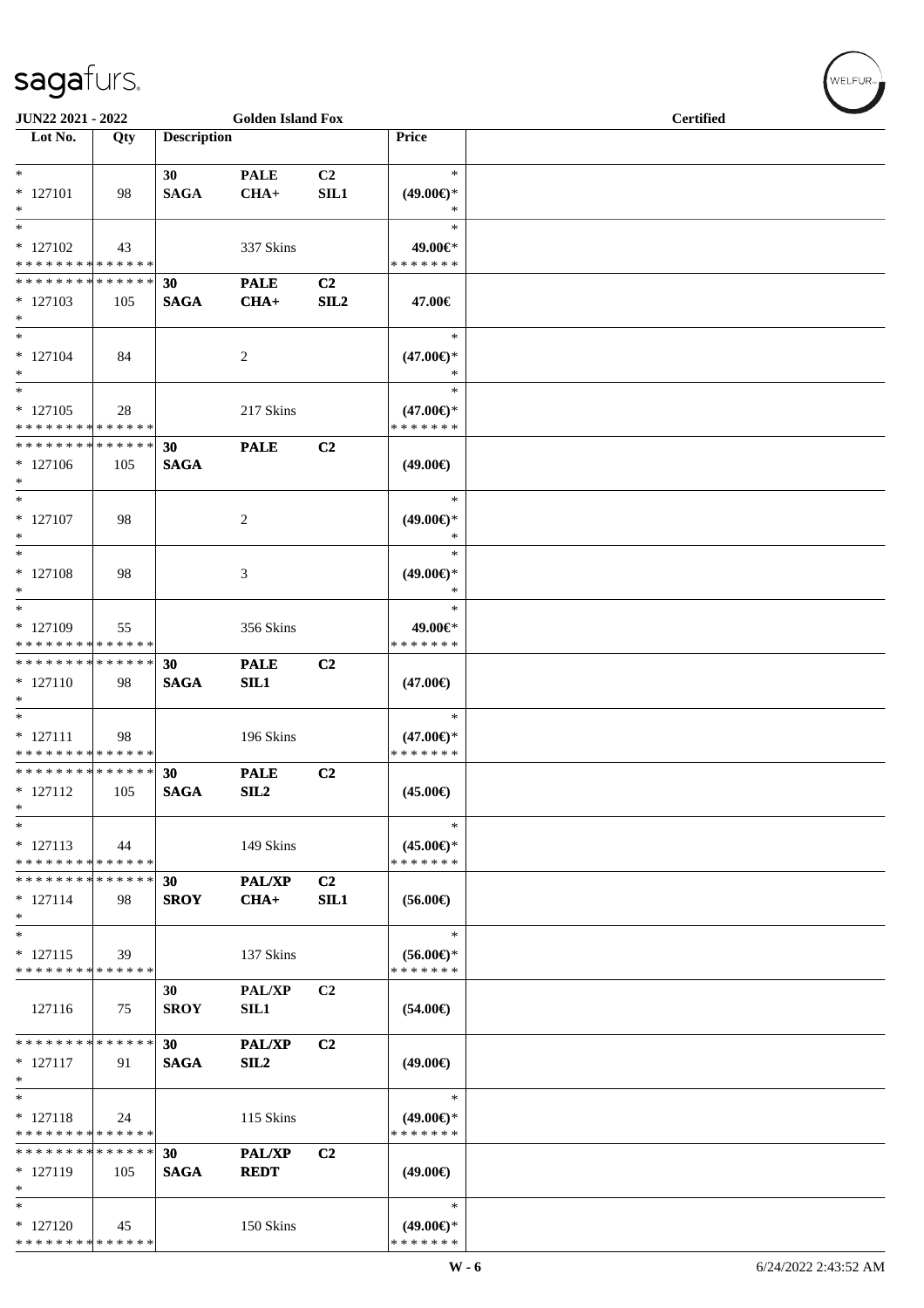| JUN22 2021 - 2022                                   |        |                       | <b>Golden Island Fox</b>       |                                    |                                                | <b>Certified</b> |
|-----------------------------------------------------|--------|-----------------------|--------------------------------|------------------------------------|------------------------------------------------|------------------|
| $\overline{\phantom{1}}$ Lot No.                    | Qty    | <b>Description</b>    |                                |                                    | Price                                          |                  |
| **************                                      |        | 30                    | PAL/XP                         | C2                                 |                                                |                  |
| $* 127121$<br>$\ast$                                | 112    | SI                    |                                |                                    | $(45.00\epsilon)$                              |                  |
| $\ast$<br>$* 127122$<br>$\ast$                      | 105    |                       | 2                              |                                    | $\ast$<br>$(45.00\epsilon)$ *<br>$\ast$        |                  |
| $\ast$<br>$* 127123$<br>* * * * * * * * * * * * * * | 76     |                       | 293 Skins                      |                                    | $\ast$<br>$(45.00\epsilon)$ *<br>* * * * * * * |                  |
| 127124                                              | 105    | 30<br>SI              | <b>PAL/XP</b><br>SL1           | C <sub>2</sub>                     | $(44.00\epsilon)$                              |                  |
| 127125                                              | 105    | 30<br><b>SAGA</b>     | $\bold{XP}$<br>$CHA+$          | C2                                 | 49.00€                                         |                  |
| * * * * * * * * * * * * * *                         |        | 30                    | $\bold{XP}$                    | C2                                 |                                                |                  |
| $* 127126$<br>$\ast$                                | 98     | <b>SAGA</b>           | $CHA+$                         | SL1                                | 47.00€                                         |                  |
| $\ast$<br>$* 127127$                                | 91     |                       | 189 Skins                      |                                    | $\ast$<br>47.00€*                              |                  |
| * * * * * * * * * * * * * *                         |        |                       |                                |                                    | * * * * * * *                                  |                  |
| 127128                                              | 35     | 30<br><b>SAGA</b>     | $\bold{XP}$<br>$CHA+$          | C <sub>2</sub><br>SIL <sub>2</sub> | 45.00€                                         |                  |
| 127129                                              | 105    | 30<br><b>SAGA</b>     | $\bold{XP}$                    | C2                                 | $(47.00\epsilon)$                              |                  |
| * * * * * * * * * * * * * *<br>$* 127130$<br>$\ast$ | 105    | 30<br><b>SAGA</b>     | $\bold{XP}$<br>SIL1            | C2                                 | $(45.00\epsilon)$                              |                  |
| $\overline{\phantom{a}^*}$<br>$* 127131$<br>$\ast$  | 98     |                       | 2                              |                                    | $\ast$<br>$(45.00\epsilon)$ *<br>$\ast$        |                  |
| $\ast$<br>$* 127132$<br>* * * * * * * * * * * * * * | 33     |                       | 236 Skins                      |                                    | $\ast$<br>$(45.00\epsilon)$ *<br>* * * * * * * |                  |
| 127133                                              | 95     | 30<br>$\mathbf{SAGA}$ | $\mathbf{X}\mathbf{P}$<br>SLL2 | C2                                 | $(44.00\epsilon)$                              |                  |
| 127134                                              | $80\,$ | 30<br>$\mathbf{SAGA}$ | 2XP<br>SIL1                    | C2                                 | $(44.00\epsilon)$                              |                  |

 $(\forall ELFUR_{\approx})$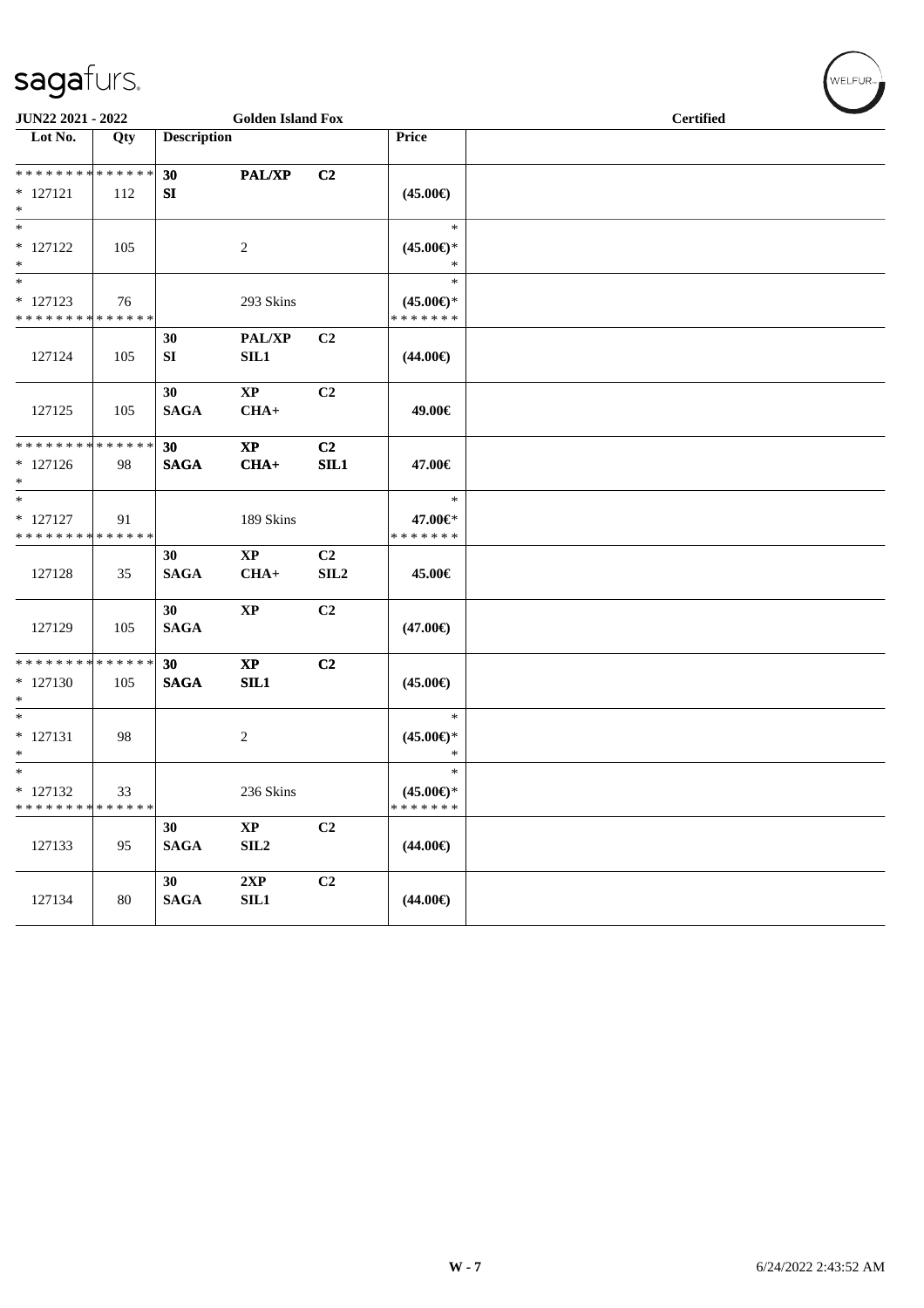| <b>JUN22 2021 - 2022</b><br><b>Golden Island Shadow Fox</b> |        |                           |                                               |                |                   | <b>Certified</b> |  |
|-------------------------------------------------------------|--------|---------------------------|-----------------------------------------------|----------------|-------------------|------------------|--|
| Lot No.                                                     | Qty    | <b>Description</b>        |                                               |                | Price             |                  |  |
| 127141                                                      | 40     | 40<br>$\mathbf{SAGA}$     | $\bold{X}\bold{D}/\bold{D}\bold{K}$<br>$CHA+$ | C2             | $(62.00\epsilon)$ |                  |  |
| 127142                                                      | 29     | 40<br><b>SAGA</b>         | $\boldsymbol{\text{XD}/\text{DK}}$            | C2             | (60.00)           |                  |  |
| 127143                                                      | $28\,$ | 40/30<br>IA               | $\bold{X}\bold{D}/\bold{D}\bold{K}$<br>SPT1   | C2             | $(56.00\epsilon)$ |                  |  |
| 127144                                                      | 63     | 40/30<br><b>SAGA</b>      | <b>Dark</b>                                   | C2             | $(58.00\epsilon)$ |                  |  |
| 127145                                                      | $28\,$ | 40/30<br>$\mathbf{SAGA}$  | $DK/MED$<br>$CHA+$                            | C2<br>SL1      | $(58.00\epsilon)$ |                  |  |
| 127146                                                      | 57     | 40/30<br><b>SAGA</b>      | <b>DK/MED</b><br>SL1                          | C <sub>2</sub> | 56.00€            |                  |  |
| 127147                                                      | 52     | 40/30<br>$\mathbf{IA}$    | $DK/MED$<br>SPT1                              | C <sub>2</sub> | $(56.00\epsilon)$ |                  |  |
| 127148                                                      | 83     | 40/30<br>${\bf SI}$       | $DK/MED$<br>$CHA+$                            | C2             | 49.00€            |                  |  |
| 127149                                                      | 54     | 40/30<br>SI               | $DK/MED$                                      | C <sub>2</sub> | 47.00€            |                  |  |
| 127150                                                      | 91     | 40/30<br>${\bf S}{\bf I}$ | $DK/MED$<br>SL1                               | C2             | 45.00€            |                  |  |
| 127151                                                      | $71\,$ | 40/30<br>${\bf S}{\bf I}$ | MED/PAL C2<br>SL2                             |                | $(54.00\epsilon)$ |                  |  |
| 127152                                                      | 36     | 40/30<br><b>SAGA</b>      | PAL/XP<br><b>REDT</b>                         | C2             | $(58.00\epsilon)$ |                  |  |
| 127153                                                      | $72\,$ | 40/30<br>IA               | $\mathbf{PAL}/\mathbf{XP}$<br>SPT1            | C2             | $(58.00\epsilon)$ |                  |  |
| 127154                                                      | 95     | 40/30<br>SI               | PAL/XP<br>SL1                                 | C2             | 49.00€            |                  |  |
| 127155                                                      | 40     | 40/30<br><b>SAGA</b>      | 3XP                                           | C2             | 56.00€            |                  |  |
| 127156                                                      | 58     | 40/30<br><b>SAGA</b>      | $\mathbf{ALL}$<br><b>REDT</b>                 | C <sub>2</sub> | $(56.00\epsilon)$ |                  |  |
| 127157                                                      | 83     | 30<br><b>SAGA</b>         | XD/DK<br>$CHA+$                               | C <sub>2</sub> | $50.00\in$        |                  |  |
| 127158                                                      | 41     | 30<br><b>SAGA</b>         | $\boldsymbol{\text{XD}/\text{DK}}$            | C <sub>2</sub> | $(49.00\epsilon)$ |                  |  |
| 127159                                                      | 63     | 30<br>$\mathbf{SAGA}$     | $\bf MED$                                     | C <sub>2</sub> | $(50.00\epsilon)$ |                  |  |
| 127160                                                      | $76\,$ | 20<br>$\mathbf{SAGA}$     | $\bold{X}\bold{D}/\bold{D}\bold{K}$<br>$CHA+$ | C2             | $(43.00\epsilon)$ |                  |  |

WELFUR<sub>"</sub>